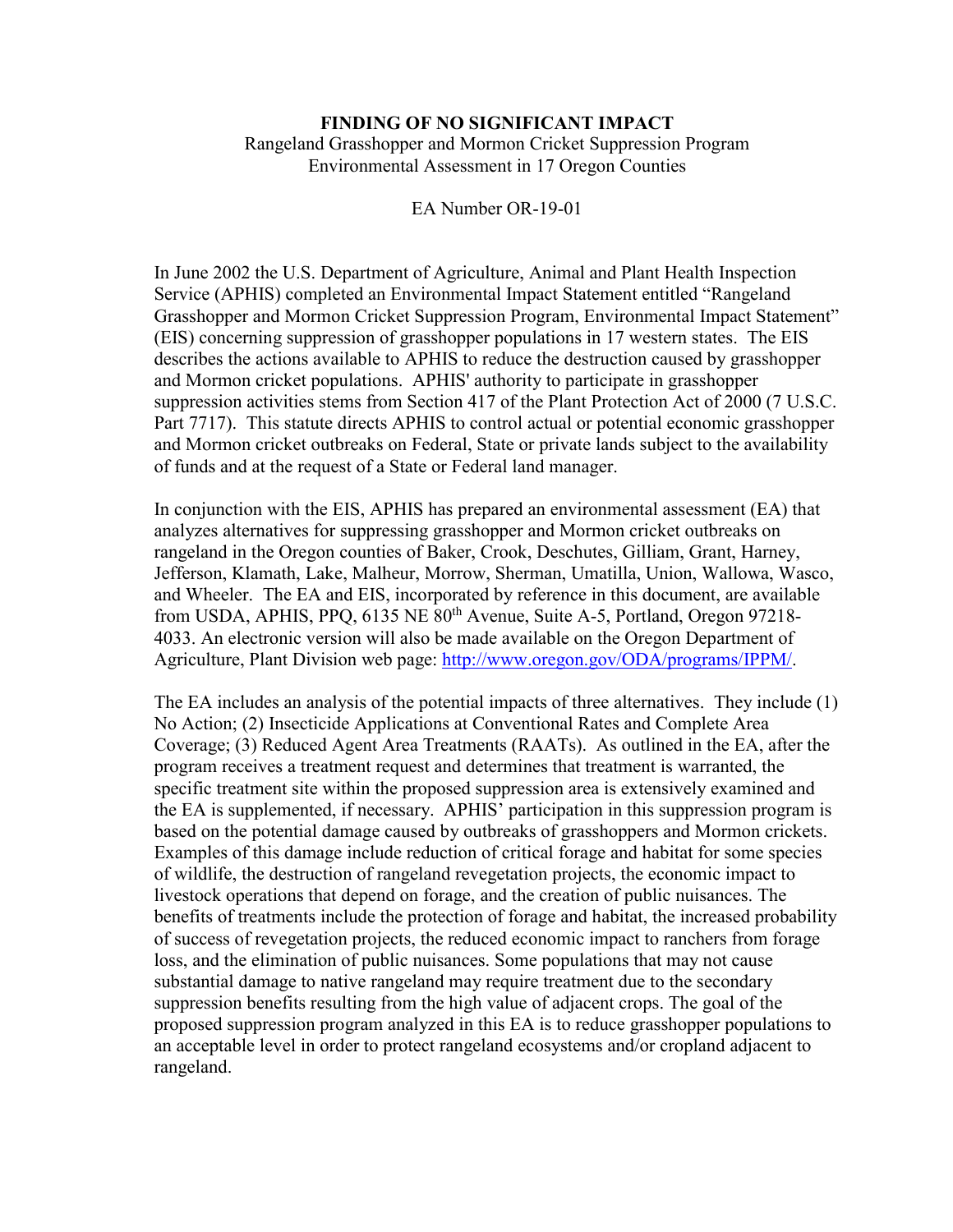APHIS has determined that the proposed suppression program, conducted in accordance with the APHIS Rangeland Grasshopper and Mormon Cricket Suppression Program Treatment Guidelines, which contains the Operational Procedures, will not significantly impact the quality of the human environment.

The Finding of No Significant Impacts was determined on the following:

- 1. Human health Potential exposures to the general public from program application rates are infrequent and of low magnitude. The low levels of exposure pose no risk of direct toxicity, carcinogenicity, neurotoxicity, genotoxicity, reproductive toxicity, or developmental impacts to the public. APHIS will inform the public well in advance of any programs to allow hypersensitive individuals to request exclusion from the treatment area. The potential for adverse effects to workers is negligible if proper safety procedures are followed, including wearing required protective clothing. Therefore, routine safety precautions and program guidelines are expected to provide adequate public and worker health protection.
- 2. Nontargets No vertebrate animal species would be exposed to toxic levels of insecticide from any of the alternatives. Any of the alternatives could result in reduction of prey species for insectivores. However this reduction will be minimized by the insecticide and alternative choices. Plants would not be exposed to toxic levels of insecticide, and any reduction in pollinators would be minimized by following program guidelines. Impacts on aquatic arthropods will be avoided or minimized by utilizing buffers around water. Impacts to non-target terrestrial arthropods will be minimized by insecticide and alternative choices. Water and selected sensitive sites in or near treatment blocks will be monitored according to APHIS Environmental Monitoring Plan and in consultation with the US Fish and Wildlife Service and the land owner/manager.
- 3. Endangered and threatened species Protection measures agreed to in national and local consultation with US Fish and Wildlife Service and NOAA Fisheries will be implemented, therefore any proposed suppression program is not likely to adversely affect listed threatened or endangered species or their habitats. Local consultation with US Fish and Wildlife Service in 2019 concurred with this assessment.
- 4. Socioeconomic issues Negative socioeconomic impacts will be minimized by the implementation of the Treatment Guidelines.
- 5. Cultural resources and events Advance notice to the public and Tribes will provide the opportunity to identify and avoid significant impact to cultural resources and events. To reduce the possibility of human exposure in traditional food and medicine gathering areas, consultation with Tribes will allow for notification of Tribal members who may be planning to gather resources in a proposed project area and for the posting of signs at entry routes, as deemed appropriate. Notification and posting of signs will reduce the potential for human exposure during pesticide application and